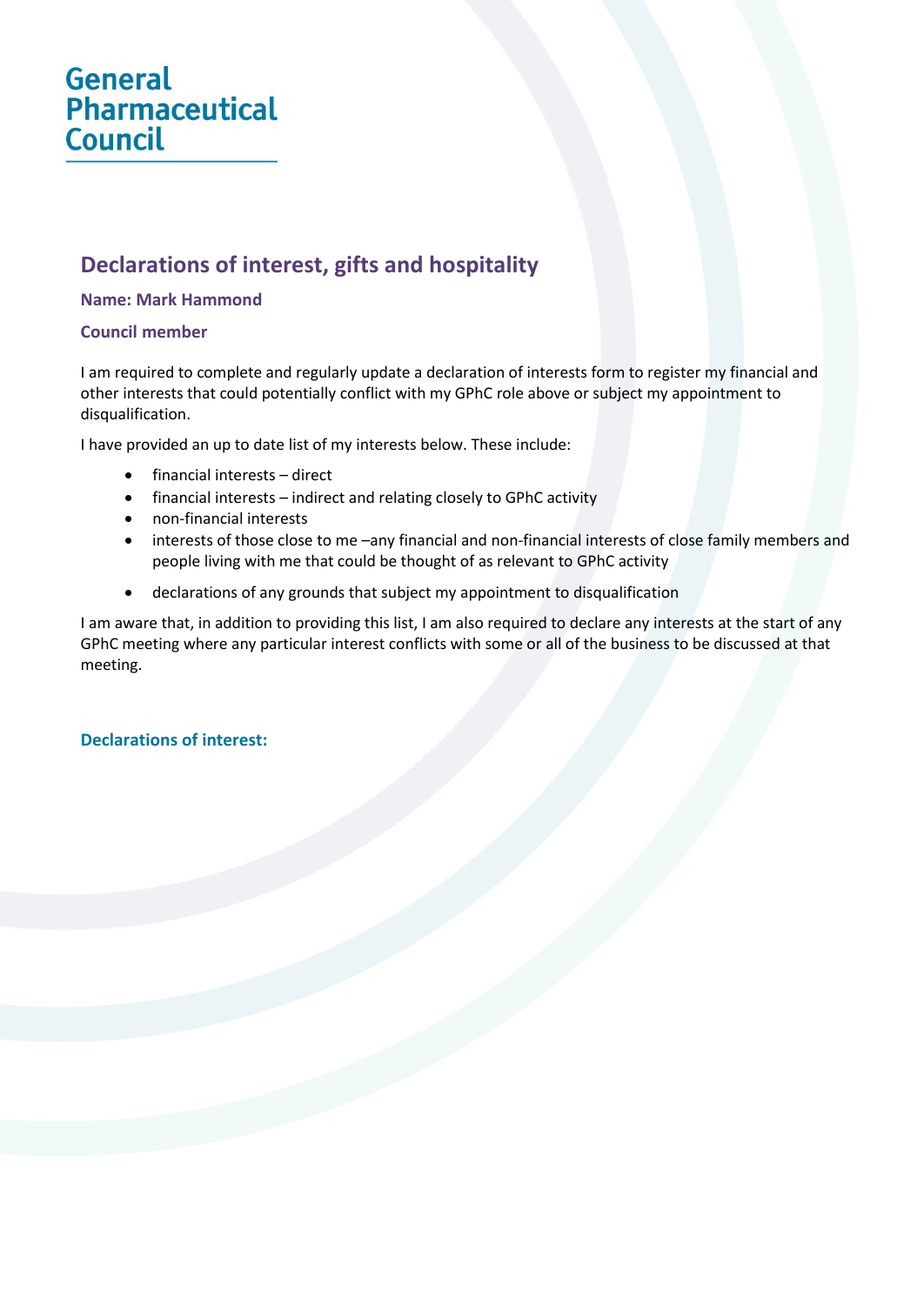# **General** Pharmaceutical Council

**Non Executive Board Director, Crown Prosecution Service Vice Chair, Governing Body, West Sussex CCG Visiting Professor, Canterbury Christ Church University Visiting Fellow, Bath University Trustee, Council for assistance to refugee academics Partner, Religious Literacy Partnership Company Secretary GeoCultura Ltd Director, Georgetown Associates Ltd**

### **Declarations of gifts and hospitality:**

**None**

**Declarations of grounds that could subject my appointment to disqualification:**